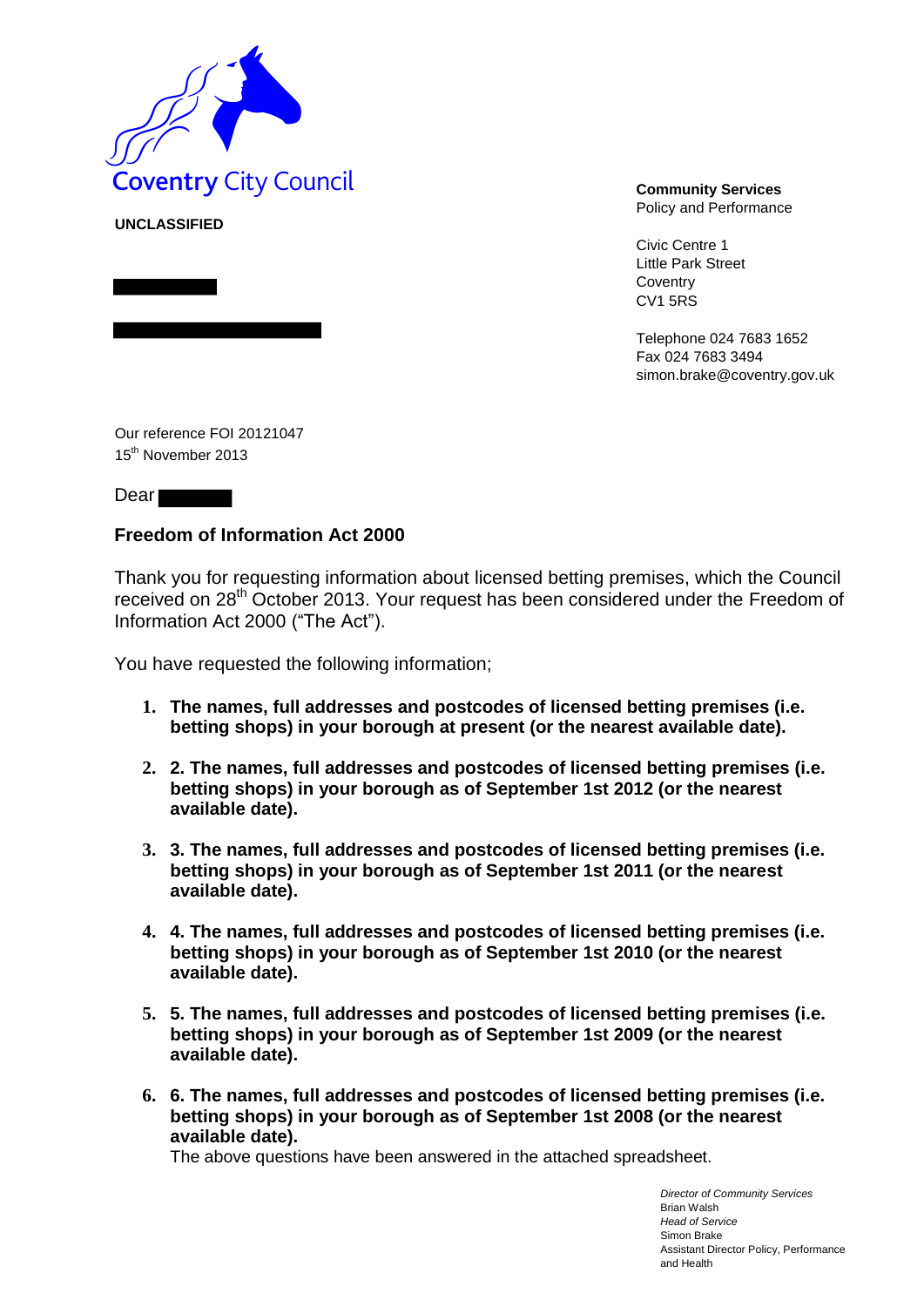Please note that most of the information that you request is owned by the Coventry City Council and subject to copyright protection. Under the Re-Use of Public Sector Information 2005 Regulations you are free to use this information for your own use or for the purposes of news reporting. However, any other type of re-use under the Regulations, for example; publication of the information or circulation to the public, will require permission of the copyright owner and may be subject to terms and conditions. For documents where the copyright does not belong to Coventry City Council you will need to apply separately to the copyright holder.

If you wish to apply to reuse the information you have requested or have any other issues relating to this request please do not hesitate to contact me.

You have a right to make representations about the outcome or handling of your request – in the first instance this must be made in writing within 40 working days of the date of this letter, to the Council's Information Governance Team at:

Council House, Room 21a Lower Ground Floor Earl Street, Coventry. CV1 5RR [infogov@coventry.gov.uk](mailto:infogov@coventry.gov.uk)

If you have done the above but are still dissatisfied, The Information Commissioner can be contacted at:

Information Commissioner's Office Wycliffe House Water Lane Wilmslow **Cheshire** SK9 5A

Yours sincerely



Simon Brake **Assistant Director Policy, Performance and Health**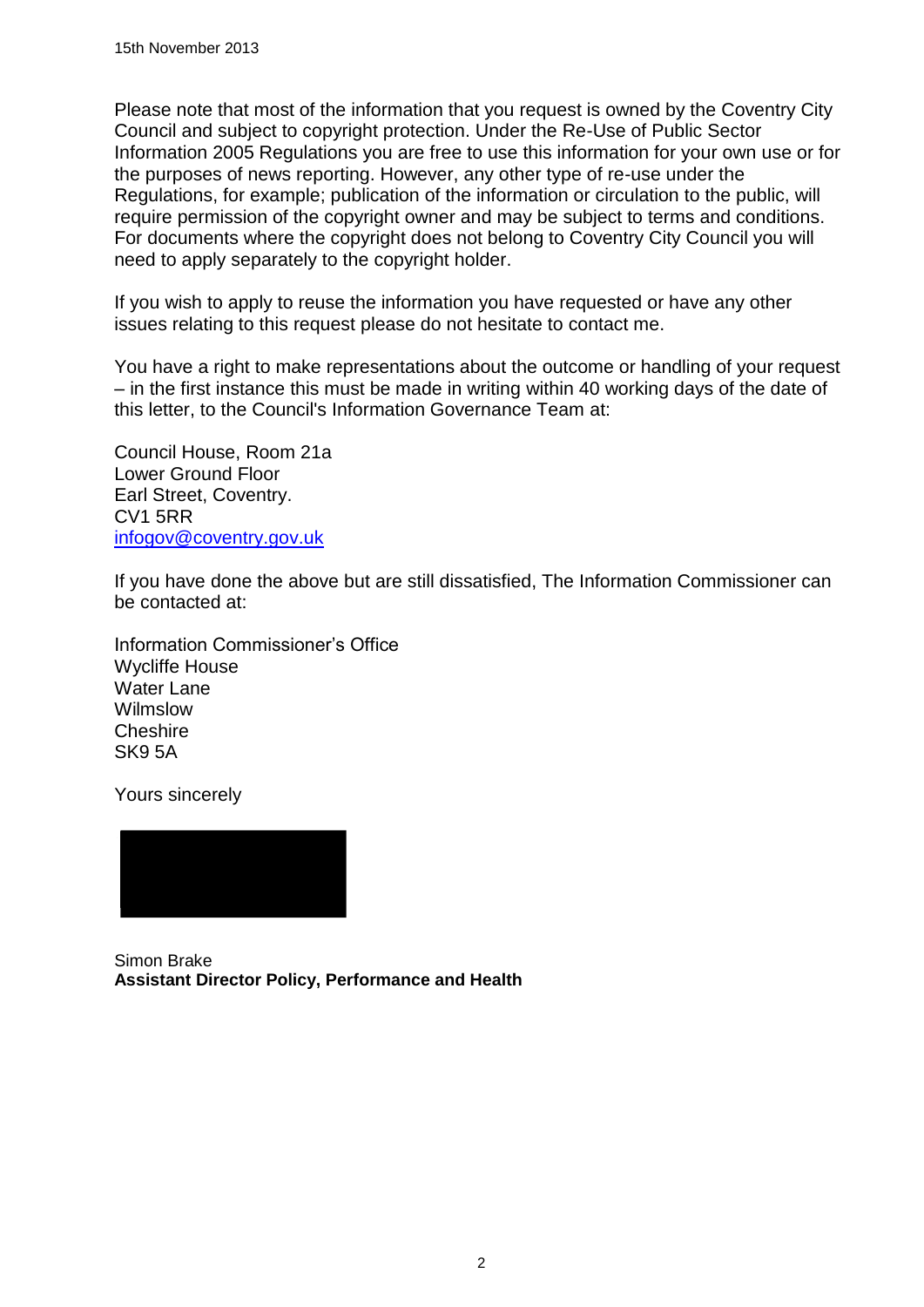#### **PRESENT**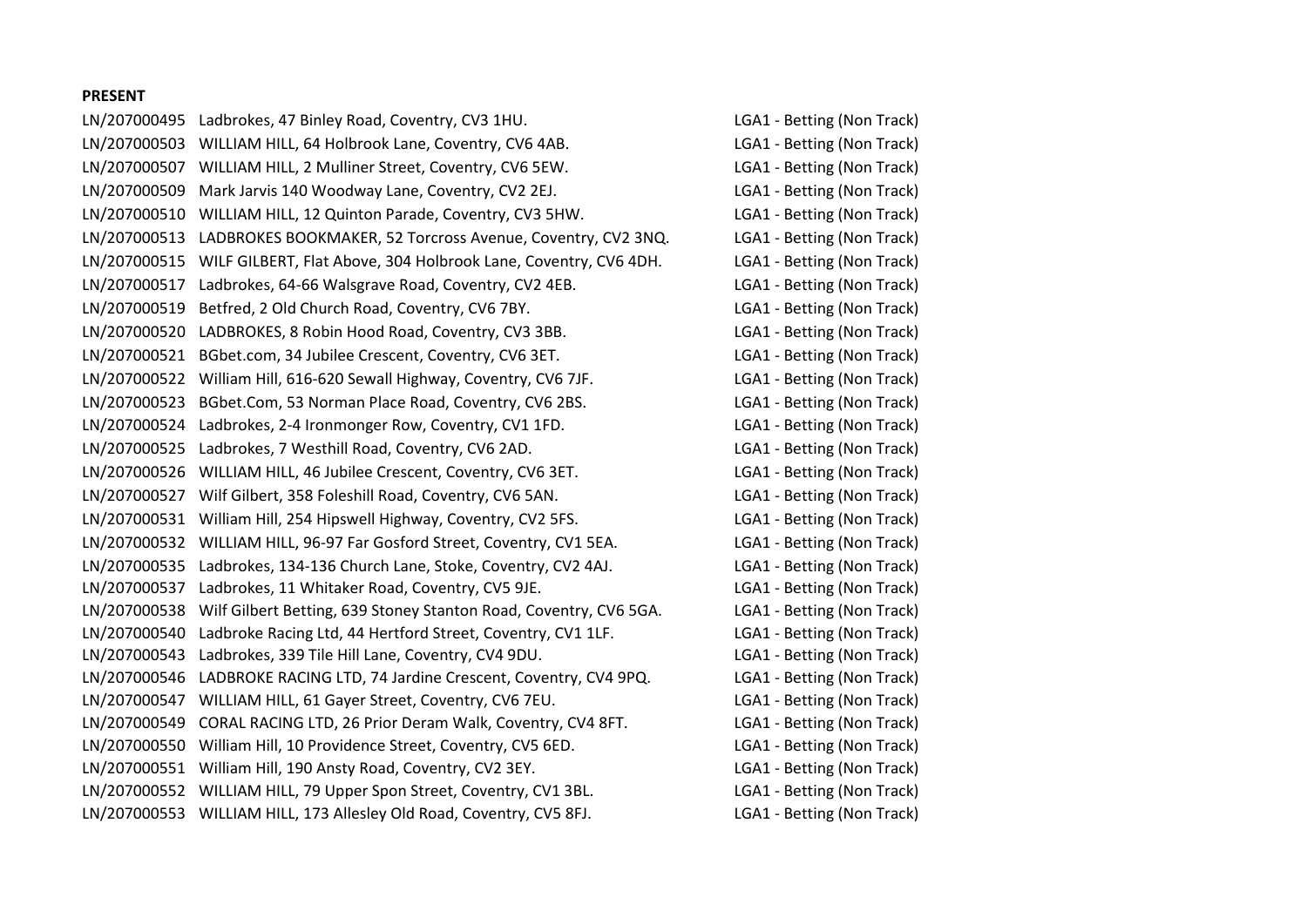LN/207000554 WILLIAM HILL, 68 Barker Butts Lane, Coventry, CV6 1DY. LGA1 - Betting (Non Track) LN/207000557 Betfred, 185 Daventry Road, Coventry, CV3 5HF. LGA1 - Betting (Non Track) LN/207000558 Betfred, 129 Radford Road, Coventry, CV6 3BQ. LGA1 - Betting (Non Track) LN/207000560 WILLIAM HILL, 164-168 Quinton Park, Coventry, CV3 5HZ. LGA1 - Betting (Non Track) LN/207000561 WILLIAM HILL, 455 Holyhead Road, Coventry, CV5 8HU. LGA1 - Betting (Non Track) LN/207000562 WILLIAM HILL, 22-23 Cross Cheaping, Coventry, CV1 1HF. LGA1 - Betting (Non Track) LN/208000013 Betfred, 3 Shelton Square, Coventry, CV1 1DG. LGA1 - Betting (Non Track) LN/208000168 Ladbrokes, 2A Quorn Way, Coventry, CV3 2JU. LGA1 - Betting (Non Track) LN/208000358 William Hill, 138-140 Clay Lane, Stoke, Coventry, CV2 4LT. LGA1 - Betting (Non Track) LN/208000416 Betfred, 17-17A Cross Cheaping, Coventry, CV1 1HF. LGA1 - Betting (Non Track) LN/208000476 Coral Racing, 78-79 Hertford Street, Coventry, CV1 1LB. LGA1 - Betting (Non Track) LN/211000102 Paddy Power, 19-19A Cross Cheaping, Coventry, CV1 1HF. LGA1 - Betting (Non Track) LN/211000548 Jenningsbet, 27 Cross Cheaping, Coventry, CV1 1HF. LGA1 - Betting (Non Track) LN/212000276 Coral, 48 Hertford Street, Coventry, CV1 1LF. LGA1 - Betting (Non Track)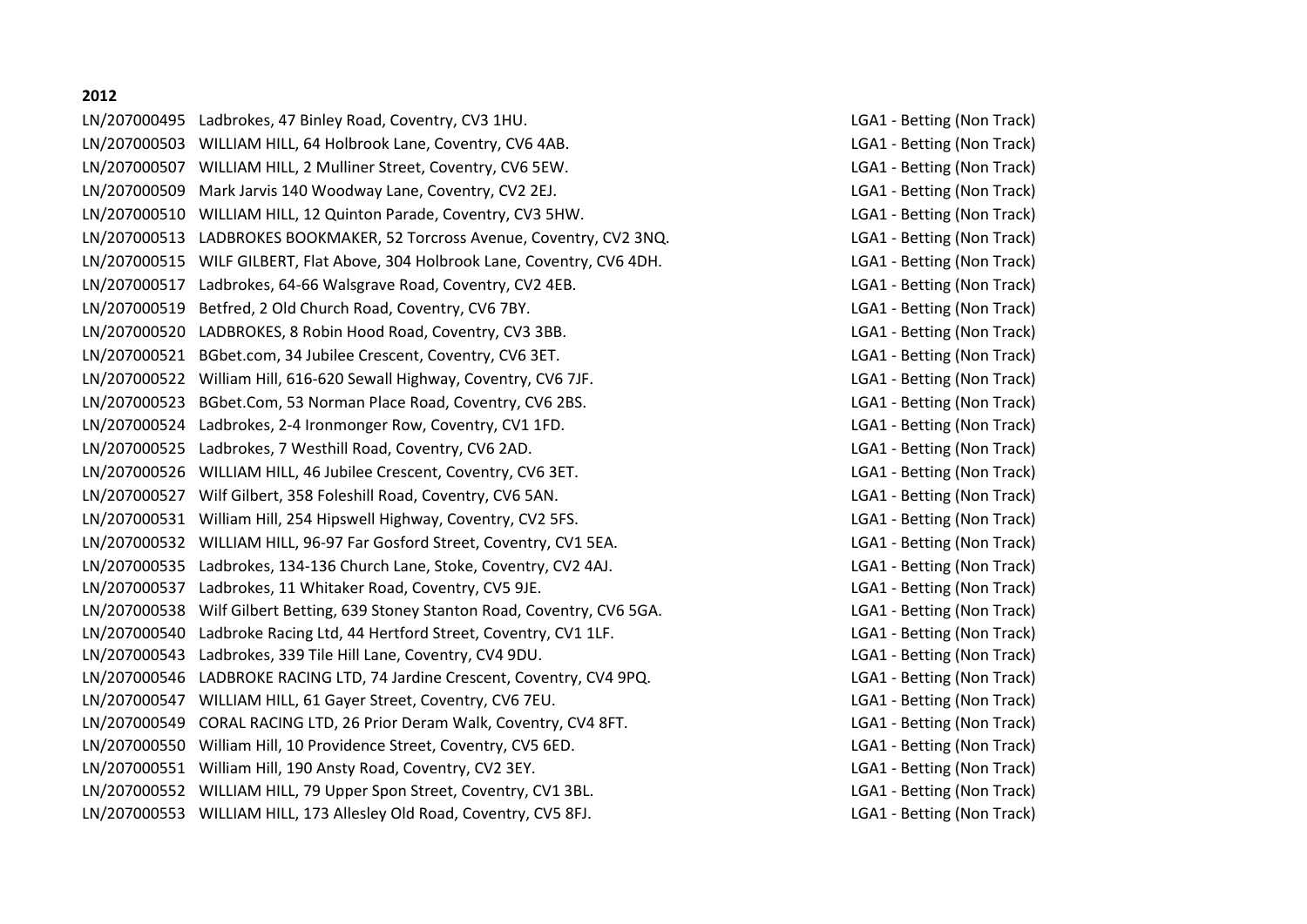| LN/207000554 WILLIAM HILL, 68 Barker Butts Lane, Coventry, CV6 1DY.                     | LGA1 - Betting (Non Track) |
|-----------------------------------------------------------------------------------------|----------------------------|
| LN/207000557 Betfred, 185 Daventry Road, Coventry, CV3 5HF.                             | LGA1 - Betting (Non Track) |
| LN/207000558 Betfred, 129 Radford Road, Coventry, CV6 3BQ.                              | LGA1 - Betting (Non Track) |
| LN/207000560 WILLIAM HILL, 164-168 Quinton Park, Coventry, CV3 5HZ.                     | LGA1 - Betting (Non Track) |
| LN/207000561 WILLIAM HILL, 455 Holyhead Road, Coventry, CV5 8HU.                        | LGA1 - Betting (Non Track) |
| LN/207000562 WILLIAM HILL, 22-23 Cross Cheaping, Coventry, CV1 1HF.                     | LGA1 - Betting (Non Track) |
| LN/208000013 Betfred, 3 Shelton Square, Coventry, CV1 1DG.                              | LGA1 - Betting (Non Track) |
| LN/208000168 Ladbrokes, 2A Quorn Way, Coventry, CV3 2JU.                                | LGA1 - Betting (Non Track) |
| LN/208000358 William Hill, 138-140 Clay Lane, Stoke, Coventry, CV2 4LT.                 | LGA1 - Betting (Non Track) |
| LN/208000416 Betfred, 17-17A Cross Cheaping, Coventry, CV1 1HF.                         | LGA1 - Betting (Non Track) |
| LN/208000476 Coral Racing, 78-79 Hertford Street, Coventry, CV1 1LB.                    | LGA1 - Betting (Non Track) |
| LN/211000102 Paddy Power, 19-19A Cross Cheaping, Coventry, CV1 1HF.                     | LGA1 - Betting (Non Track) |
| LN/211000548 Jenningsbet, 27 Cross Cheaping, Coventry, CV1 1HF.                         | LGA1 - Betting (Non Track) |
| LN/212000276 Coral, 48 Hertford Street, Coventry, CV1 1LF.                              | LGA1 - Betting (Non Track) |
| LN/207000544 INTERNATIONAL RACING, The Parade, 113 Wheelwright Lane, Coventry, CV6 4HN. | LGA1 - Betting (Non Track) |
| LN/208000060 Excel Racing Ltd, 66 Elm Tree Avenue, Coventry, CV4 9ER.                   | LGA1 - Betting (Non Track) |
|                                                                                         |                            |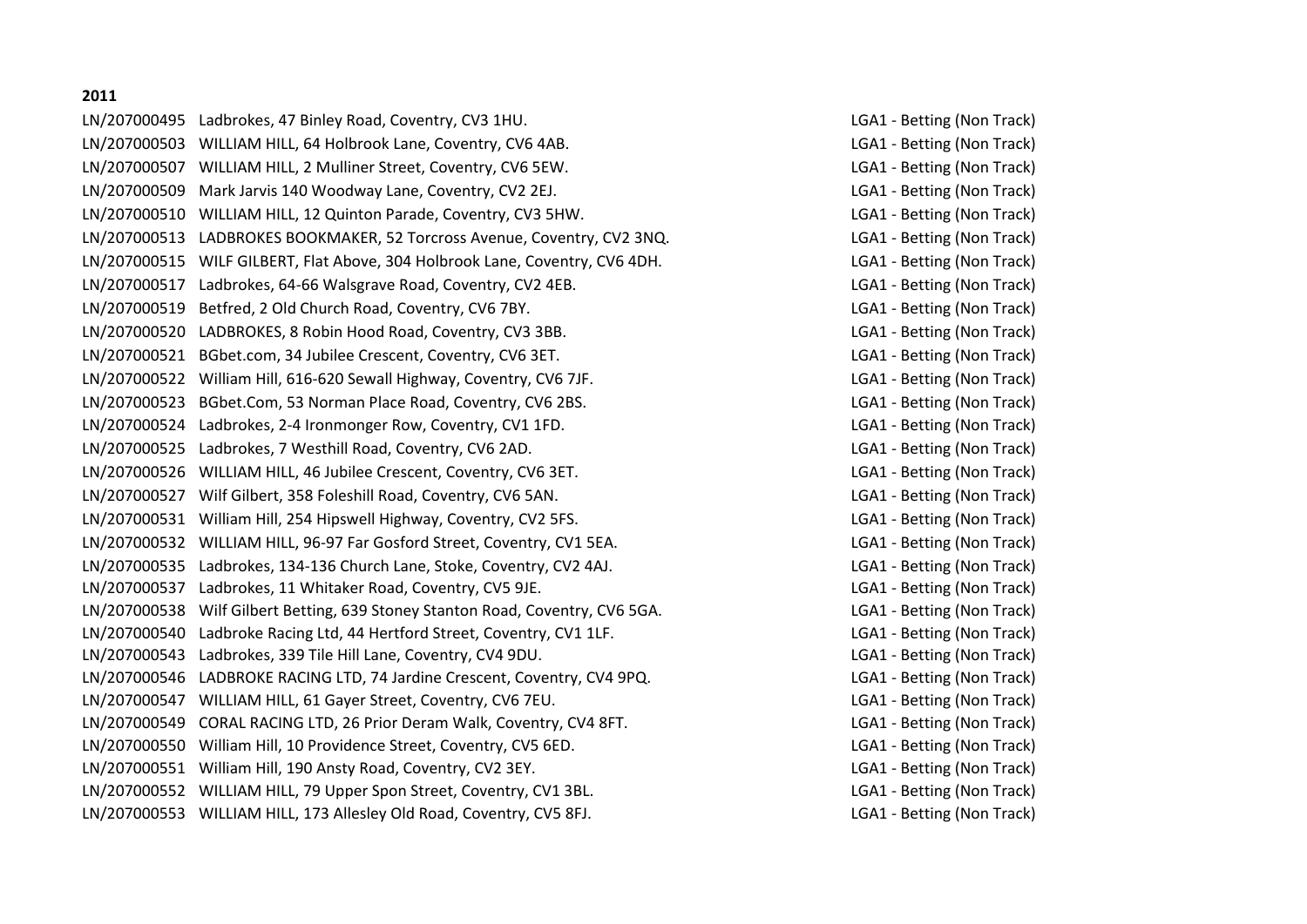| LN/207000554 WILLIAM HILL, 68 Barker Butts Lane, Coventry, CV6 1DY.                     | LGA1 - Betting (Non Track) |
|-----------------------------------------------------------------------------------------|----------------------------|
| LN/207000557 Betfred, 185 Daventry Road, Coventry, CV3 5HF.                             | LGA1 - Betting (Non Track) |
| LN/207000558 Betfred, 129 Radford Road, Coventry, CV6 3BQ.                              | LGA1 - Betting (Non Track) |
| LN/207000560 WILLIAM HILL, 164-168 Quinton Park, Coventry, CV3 5HZ.                     | LGA1 - Betting (Non Track) |
| LN/207000561 WILLIAM HILL, 455 Holyhead Road, Coventry, CV5 8HU.                        | LGA1 - Betting (Non Track) |
| LN/207000562 WILLIAM HILL, 22-23 Cross Cheaping, Coventry, CV1 1HF.                     | LGA1 - Betting (Non Track) |
| LN/208000013 Betfred, 3 Shelton Square, Coventry, CV1 1DG.                              | LGA1 - Betting (Non Track) |
| LN/208000168 Ladbrokes, 2A Quorn Way, Coventry, CV3 2JU.                                | LGA1 - Betting (Non Track) |
| LN/208000358 William Hill, 138-140 Clay Lane, Stoke, Coventry, CV2 4LT.                 | LGA1 - Betting (Non Track) |
| LN/208000416 Betfred, 17-17A Cross Cheaping, Coventry, CV1 1HF.                         | LGA1 - Betting (Non Track) |
| LN/208000476 Coral Racing, 78-79 Hertford Street, Coventry, CV1 1LB.                    | LGA1 - Betting (Non Track) |
| LN/211000102 Paddy Power, 19-19A Cross Cheaping, Coventry, CV1 1HF.                     | LGA1 - Betting (Non Track) |
| LN/211000548 Jenningsbet, 27 Cross Cheaping, Coventry, CV1 1HF.                         | LGA1 - Betting (Non Track) |
| LN/207000508 TOWNSEND RACING, 715 Tile Hill Lane, Coventry, CV4 9HU.                    | LGA1 - Betting (Non Track) |
| LN/207000514 CHAMPION BOOKMAKERS, 11 Butts, Coventry, CV1 3GJ.                          | LGA1 - Betting (Non Track) |
| LN/207000544 INTERNATIONAL RACING, The Parade, 113 Wheelwright Lane, Coventry, CV6 4HN. | LGA1 - Betting (Non Track) |
| LN/208000060 Excel Racing Ltd, 66 Elm Tree Avenue, Coventry, CV4 9ER.                   | LGA1 - Betting (Non Track) |
|                                                                                         |                            |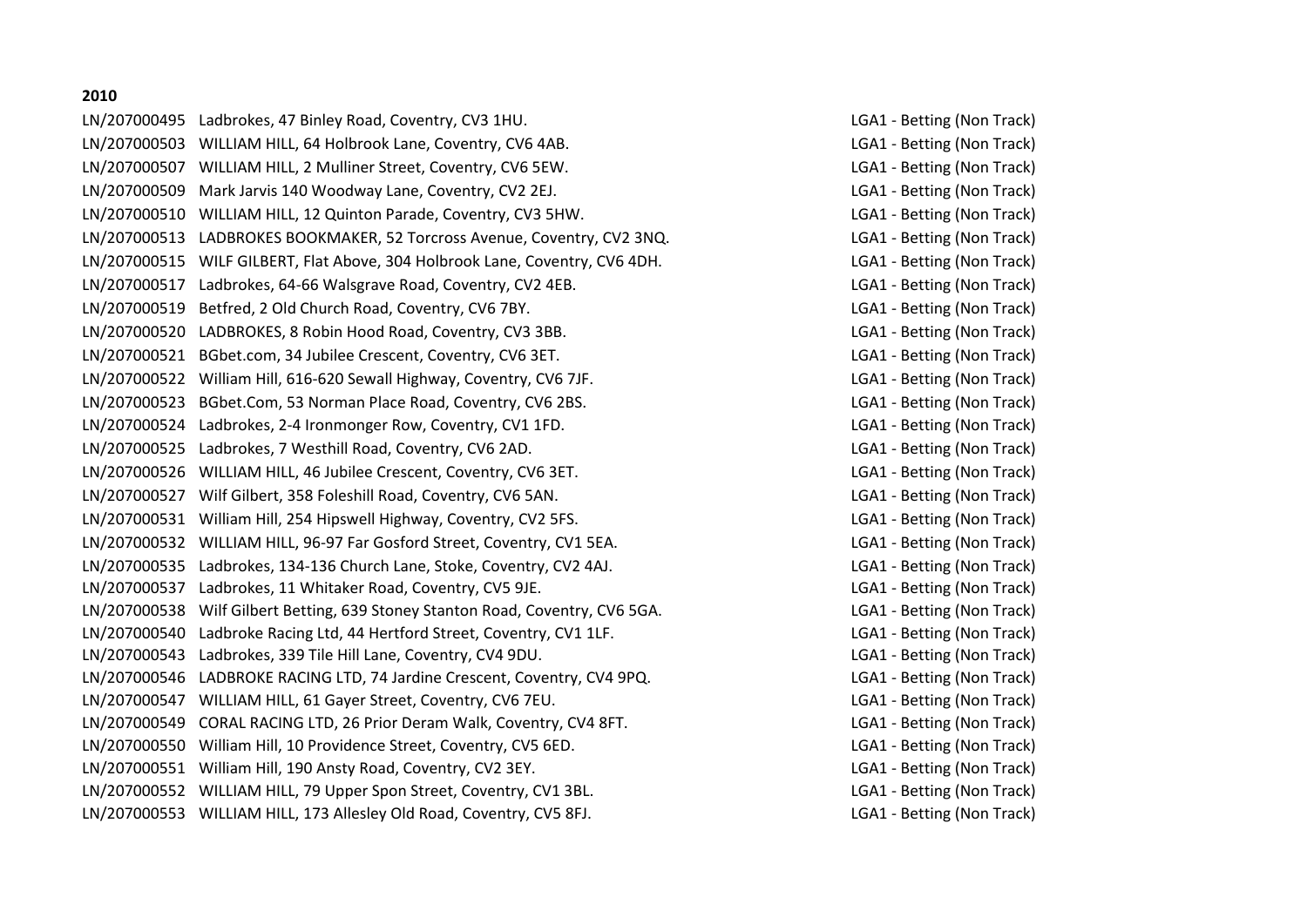|              | LN/207000554 WILLIAM HILL, 68 Barker Butts Lane, Coventry, CV6 1DY.                     | LGA1 - Betting (Non Track) |
|--------------|-----------------------------------------------------------------------------------------|----------------------------|
|              | LN/207000557 Betfred, 185 Daventry Road, Coventry, CV3 5HF.                             | LGA1 - Betting (Non Track) |
|              | LN/207000558 Betfred, 129 Radford Road, Coventry, CV6 3BQ.                              | LGA1 - Betting (Non Track) |
|              | LN/207000560 WILLIAM HILL, 164-168 Quinton Park, Coventry, CV3 5HZ.                     | LGA1 - Betting (Non Track) |
|              | LN/207000561 WILLIAM HILL, 455 Holyhead Road, Coventry, CV5 8HU.                        | LGA1 - Betting (Non Track) |
|              | LN/207000562 WILLIAM HILL, 22-23 Cross Cheaping, Coventry, CV1 1HF.                     | LGA1 - Betting (Non Track) |
|              | LN/208000013 Betfred, 3 Shelton Square, Coventry, CV1 1DG.                              | LGA1 - Betting (Non Track) |
|              | LN/208000168 Ladbrokes, 2A Quorn Way, Coventry, CV3 2JU.                                | LGA1 - Betting (Non Track) |
|              | LN/208000358 William Hill, 138-140 Clay Lane, Stoke, Coventry, CV2 4LT.                 | LGA1 - Betting (Non Track) |
|              | LN/208000416 Betfred, 17-17A Cross Cheaping, Coventry, CV1 1HF.                         | LGA1 - Betting (Non Track) |
|              | LN/208000476 Coral Racing, 78-79 Hertford Street, Coventry, CV1 1LB.                    | LGA1 - Betting (Non Track) |
|              | LN/207000511 Regal Racing, 5A Brandon Road, Coventry, CV3 2JD.                          | LGA1 - Betting (Non Track) |
| LN/207000627 | Longford Racing, 199 Longford Road, Coventry, CV6 6BG.                                  | LGA1 - Betting (Non Track) |
|              | LN/207000508 TOWNSEND RACING, 715 Tile Hill Lane, Coventry, CV4 9HU.                    | LGA1 - Betting (Non Track) |
|              | LN/207000514 CHAMPION BOOKMAKERS, 11 Butts, Coventry, CV1 3GJ.                          | LGA1 - Betting (Non Track) |
|              | LN/207000544 INTERNATIONAL RACING, The Parade, 113 Wheelwright Lane, Coventry, CV6 4HN. | LGA1 - Betting (Non Track) |
|              | LN/208000060 Excel Racing Ltd, 66 Elm Tree Avenue, Coventry, CV4 9ER.                   | LGA1 - Betting (Non Track) |
|              |                                                                                         |                            |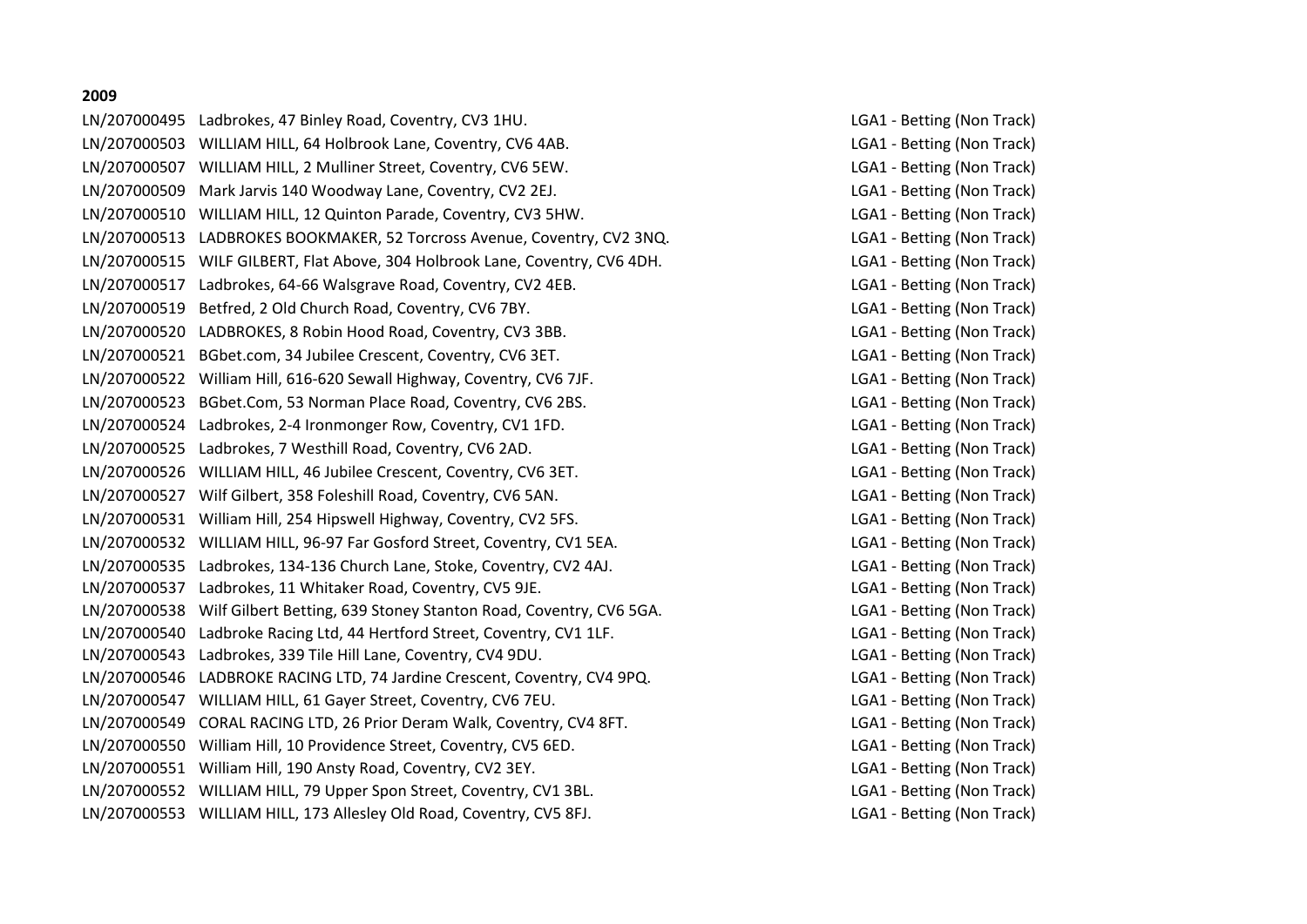|              | LN/207000554 WILLIAM HILL, 68 Barker Butts Lane, Coventry, CV6 1DY.                     | LGA1 - Betting (Non Track) |
|--------------|-----------------------------------------------------------------------------------------|----------------------------|
| LN/207000557 | Betfred, 185 Daventry Road, Coventry, CV3 5HF.                                          | LGA1 - Betting (Non Track) |
|              | LN/207000558 Betfred, 129 Radford Road, Coventry, CV6 3BQ.                              | LGA1 - Betting (Non Track) |
|              | LN/207000560 WILLIAM HILL, 164-168 Quinton Park, Coventry, CV3 5HZ.                     | LGA1 - Betting (Non Track) |
|              | LN/207000561 WILLIAM HILL, 455 Holyhead Road, Coventry, CV5 8HU.                        | LGA1 - Betting (Non Track) |
|              | LN/207000562 WILLIAM HILL, 22-23 Cross Cheaping, Coventry, CV1 1HF.                     | LGA1 - Betting (Non Track) |
|              | LN/208000013 Betfred, 3 Shelton Square, Coventry, CV1 1DG.                              | LGA1 - Betting (Non Track) |
|              | LN/208000168 Ladbrokes, 2A Quorn Way, Coventry, CV3 2JU.                                | LGA1 - Betting (Non Track) |
|              | LN/208000358 William Hill, 138-140 Clay Lane, Stoke, Coventry, CV2 4LT.                 | LGA1 - Betting (Non Track) |
|              | LN/208000416 Betfred, 17-17A Cross Cheaping, Coventry, CV1 1HF.                         | LGA1 - Betting (Non Track) |
|              | LN/208000476 Coral Racing, 78-79 Hertford Street, Coventry, CV1 1LB.                    | LGA1 - Betting (Non Track) |
|              | LN/207000512 Capital Bookmakers Rugby Ltd, 21 Ringwood Highway, Coventry, CV2 2GG.      | LGA1 - Betting (Non Track) |
|              | LN/207000556 William Hill, 176 Clay Lane, Stoke, Coventry, CV2 4LX.                     | LGA1 - Betting (Non Track) |
|              | LN/207000584 The Bookies, 51 Belgrave Road, Coventry, CV2 5AX.                          | LGA1 - Betting (Non Track) |
| LN/207000511 | Regal Racing, 5A Brandon Road, Coventry, CV3 2JD.                                       | LGA1 - Betting (Non Track) |
|              | LN/207000508 TOWNSEND RACING, 715 Tile Hill Lane, Coventry, CV4 9HU.                    | LGA1 - Betting (Non Track) |
|              | LN/207000511 Regal Racing, 5A Brandon Road, Coventry, CV3 2JD.                          | LGA1 - Betting (Non Track) |
|              | LN/207000514 CHAMPION BOOKMAKERS, 11 Butts, Coventry, CV1 3GJ.                          | LGA1 - Betting (Non Track) |
|              | LN/207000544 INTERNATIONAL RACING, The Parade, 113 Wheelwright Lane, Coventry, CV6 4HN. | LGA1 - Betting (Non Track) |
| LN/207000627 | Longford Racing, 199 Longford Road, Coventry, CV6 6BG.                                  | LGA1 - Betting (Non Track) |
|              | LN/208000060 Excel Racing Ltd, 66 Elm Tree Avenue, Coventry, CV4 9ER.                   | LGA1 - Betting (Non Track) |